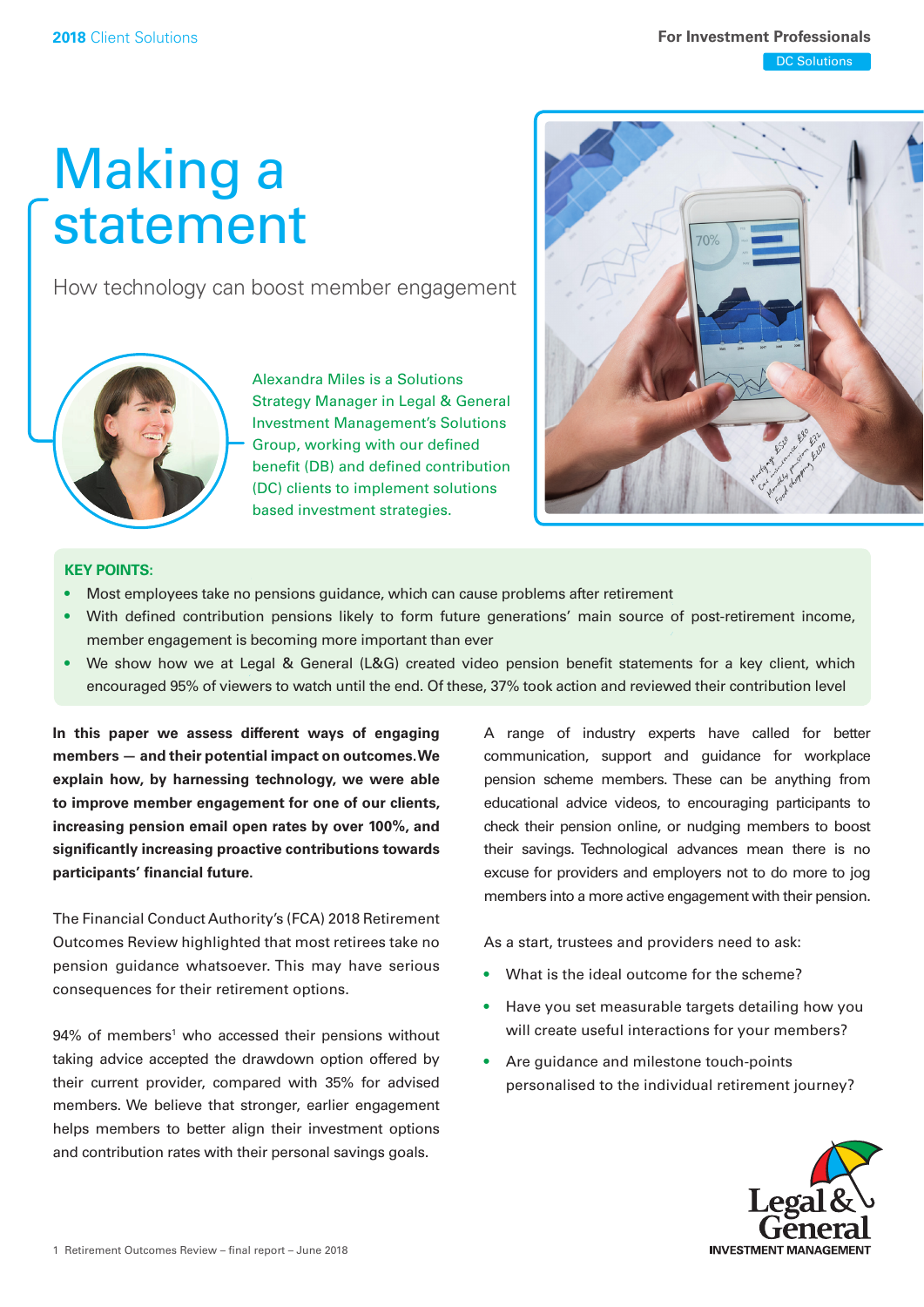### **TALKIN' BOUT MY GENERATION**

As the prevalence of final salary schemes falls, the savings accrued in a defned contribution (DC) vehicle should become more important, even though pension payouts from employers may decrease in size. DC pots are currently small relative to defined benefit (DB) payments. Lane Clark & Peacock and the Pensions Policy Institute estimate that of pension contributions made by companies in 2015, £13.3 billion, or 69%2 , went to retirees in DB, or final salary schemes. Just £6 billion  $-31\% -$  was paid to DC members. However, due in part to first-time buyers growing older and property ownership less common, for Generation DC (born from the early 1980s onwards), DC pensions will likely become members' main income in retirement. With the advent of Pension Freedoms there is no longer a 'one size fits all' approach; now members have the opportunity to take their money in more fexible ways that suit their individual circumstances.

### **EARLY INTERVENTION**

The regulatory authorities have woken up to the need for a different kind of retirement journey management, which is customisable and uses technology. Many new initiatives focus on mid-life reminders. John Cridland, in his independent review of the state pension, advocated a "mid-life MOT", the FCA has suggested 'wake up packs' for members aged 50. The 2016 budget contained an initiative to develop a Pensions Dashboard which gives members an at-a-glance consolidated view of their various pension pots. This is more pressing than ever, as the UK Department for Work and Pensions estimates that the average scheme member will have collected 11 different pots by the time they come to retire3 .

### **TECH ME OUT**

However, government intervention alone is not enough. We believe that simplifying and demystifying the retirement journey starts with effective member communication, making use of a wider array of media.

The evidence suggests that this is what members want too. Early in 2018, we helped one of our largest clients, RBS, craft personalised video beneft statements to use with members in addition to their online or paper statement, – the industry 'benchmark'. The email open rate increased by over 100%, from 15% to 31%, while click-through rates (those who moved from the email to the website landing page) rose by 220% from 13% to 42%.

Within the video, of those who opened the landing page; 98% viewed their video statement, with a staggering 95% watching to completion. A member in the scheme commented that "It was the most comprehensive information I have ever had about what my contributions mean to me and what that would look like at retirement... The visual was great and has made me think more about what I could do in the future with my choices."

 since been recognised for this initiative by the Workplace Most encouragingly of all, 37% of those who watched the video statement to completion responded to a callto-action button prompting members to click through, review and change their contribution level, taking steps to proactively protect their financial future. L&G has Savings and Benefits Awards 2018, winning Benefits Innovation of the Year.



Personalised screen from the video statement showing an individual member's balance

2 [http://uk.businessinsider.com/defned-beneft-pension-transfer-wealth-from-workers-to-companies-2016-8](http://uk.businessinsider.com/defined-benefit-pension-transfer-wealth-from-workers-to-companies-2016-8) 

3 [https://www.abi.org.uk/products-and-issues/lts-public/issues-in-long-term-savings/the-pensions-dashboard/](https://www.abi.org.uk/products-and-issues/lts-public/issues-in-long-term-savings/the-pensions-dashboard)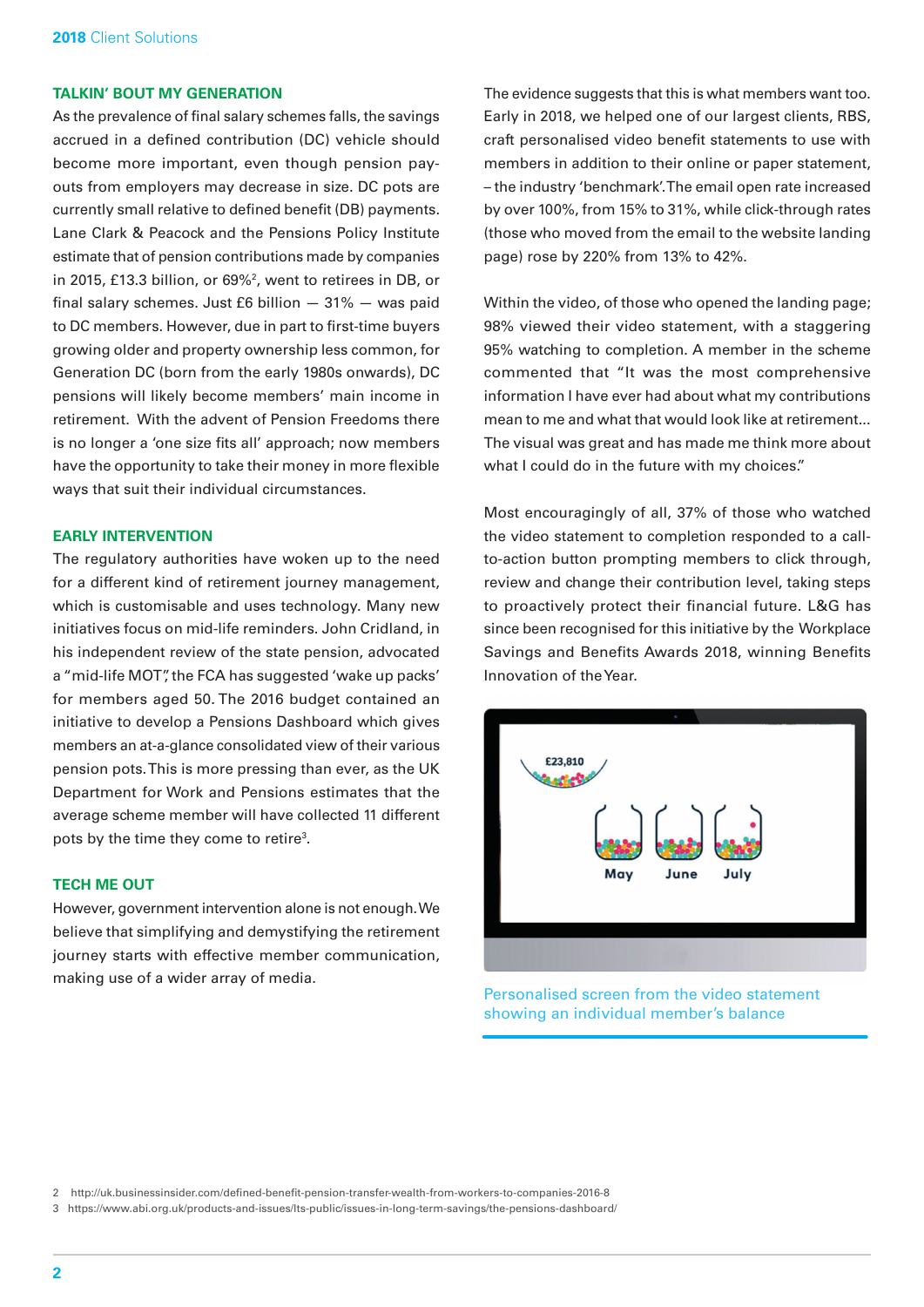### **SO, HOW DID WE DO IT?**

In 2017, we partnered with VideoSmart, an interactive video solutions company, to create personalised pension statements in video format. The statements required 17 data points including name, scheme name, retirement age, total pension savings, projected income, projected tax-free cash, current contributions, potential contribution amount, potential retirement savings and potential tax free cash.

The campaign set out to fulfil three objectives:

- **1. Inform members about their contributions and projected savings**
- **2. Educate members on what a small change in contributions could mean**
- **3. Encourage members to review their contribution level through a clear, clickable 'call-to-action'**

## **RBSelectOnline**

# **CLICK HERE**

Interactive call-to-action button in the video statement which encouraged 37% of participants to change their contribution levels

To achieve this, the video statements distilled five key messages:

- **1. Current monthly and total savings**
- **2. Projected savings in retirement**
- **3. What a change in contribution structure could mean in the future**
- **4. Options in retirement/retirement planner**
- **5. A clickable call-to-action button to change their contribution level, straight away**





### At-a-glance view of the RBS member portal from the video statement

The video statement was optimised across mobile and all browser types, so that recipients were able to access their video on-the-go, at work, or in the comfort of their own home. Additionally, each video included personalised subtitles for improved accessibility. The videos were short and sweet, at two minutes long. Members will switch off — literally — if engagement takes too long, or requires undue effort, and a poor user experience also diminishes the chances of savers re-engaging at a later date.

We initially targeted our own DC scheme members before rolling this out to RBS. For an example of the full video statement, please type this into your web browser: **<https://goo.gl/t49yQa>**